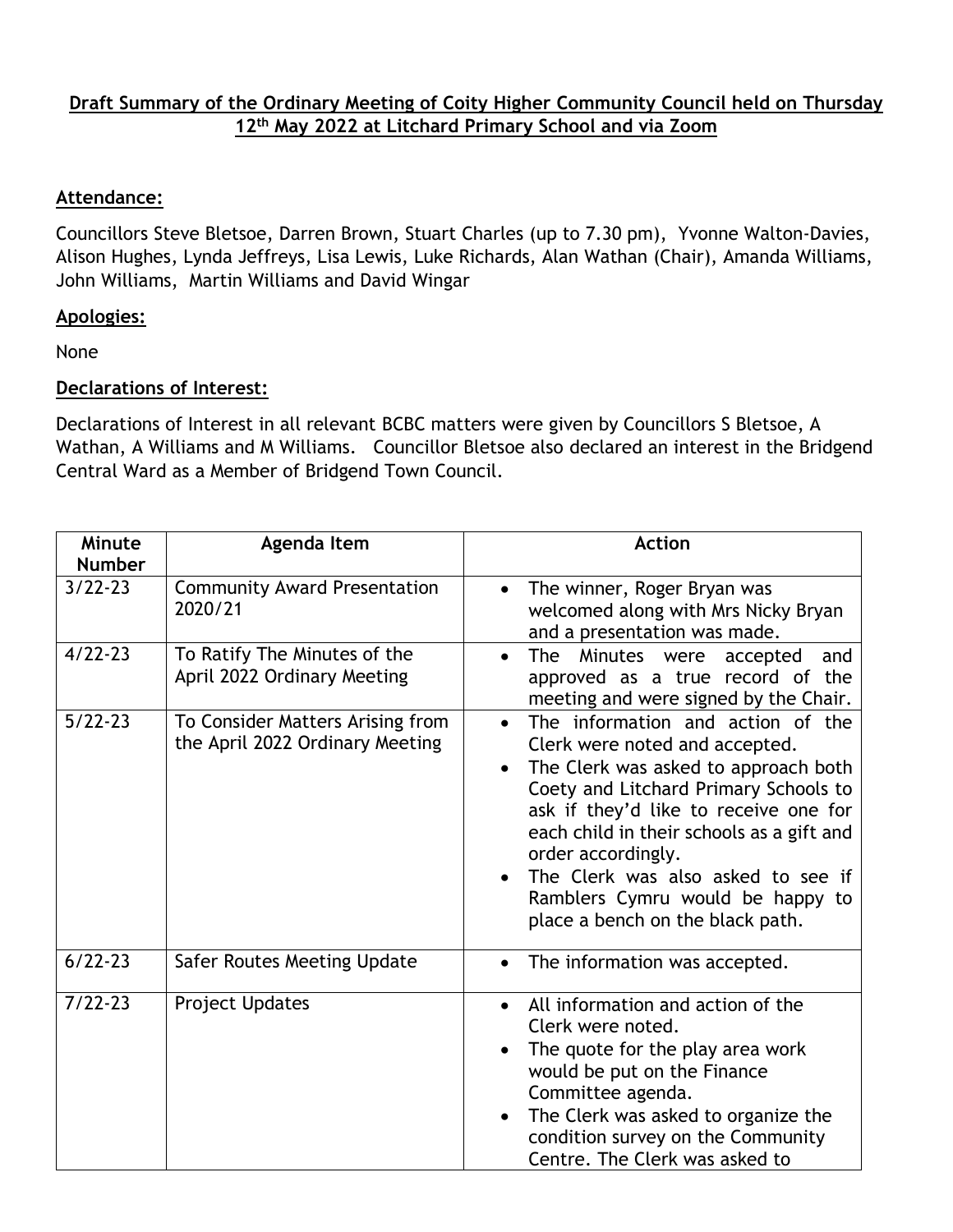|              |                                                      | provide Councillor Walton-Davies with<br>the information on the planned<br>routes.                                                                                                                                                                                                                                                                                   |
|--------------|------------------------------------------------------|----------------------------------------------------------------------------------------------------------------------------------------------------------------------------------------------------------------------------------------------------------------------------------------------------------------------------------------------------------------------|
| $8/22 - 23$  | Deferred Decision on Floral<br><b>Display Coity</b>  | It was agreed that the Clerk would<br>$\bullet$<br>look into placing a bin, 3 tier planter,<br>bench and in the autumn it would be<br>considered as a place to plant<br>daffodils.                                                                                                                                                                                   |
| $9/22 - 23$  | School Community Awards 2022                         | It was agreed to run the scheme in<br>$\bullet$<br>both primary schools again this year.<br>The Clerk would organize it and<br>arrange the trophies and £50 of<br>vouchers for each school.                                                                                                                                                                          |
| $10/22 - 23$ | Request for Financial Assistance<br>St Mary's Church | As the wall forms the rear of the war<br>$\bullet$<br>memorial it was agreed to offer a<br>donation of £250 towards the work<br>and for one Member to speak to the<br>Church regarding the quote to offer<br>advice.                                                                                                                                                 |
| $11/22 - 23$ | Finance & Accounts                                   | information<br>All<br>noted<br>$\bullet$<br>was<br>and<br>authority was given to the Clerk to<br>make the agreed payments.                                                                                                                                                                                                                                           |
| $12/22 - 23$ | <b>Member Reports</b>                                | No reports were made.<br>$\bullet$                                                                                                                                                                                                                                                                                                                                   |
| $13/22 - 23$ | <b>Borough Council Updates</b>                       | All Information was noted.<br>$\bullet$                                                                                                                                                                                                                                                                                                                              |
| $14/22 - 23$ | Clerk's Report                                       | All information and action of Clerk<br>$\bullet$<br>was accepted.<br>It was agreed to continue with the<br>$\bullet$<br>bulb planting and the Clerk was asked<br>to order 10 x 25kg sacks of bulbs - 2<br>for each ward, 1 for Litchard Primary<br>School, 2 for Pride in Coity to plant in<br>Parc Derwen and 1 for the land<br>identified in item 8 on the agenda. |
| $15/22 - 23$ | Correspondence                                       | The information was noted.<br>$\bullet$<br>The Clerk was asked to defer the<br>financial request to March 2023.                                                                                                                                                                                                                                                      |
| $16/22 - 23$ | Planning                                             | The planning applications and<br>$\bullet$<br>decisions were noted. No objections<br>were made.                                                                                                                                                                                                                                                                      |
| $17/22 - 23$ | Items for the June 2022 Ordinary<br>Meeting          | It was agreed to keep the agenda open<br>$\bullet$<br>to include items that may arise during<br>the month. The next meeting will be<br>the be held on Thursday $9th$ June 2022                                                                                                                                                                                       |